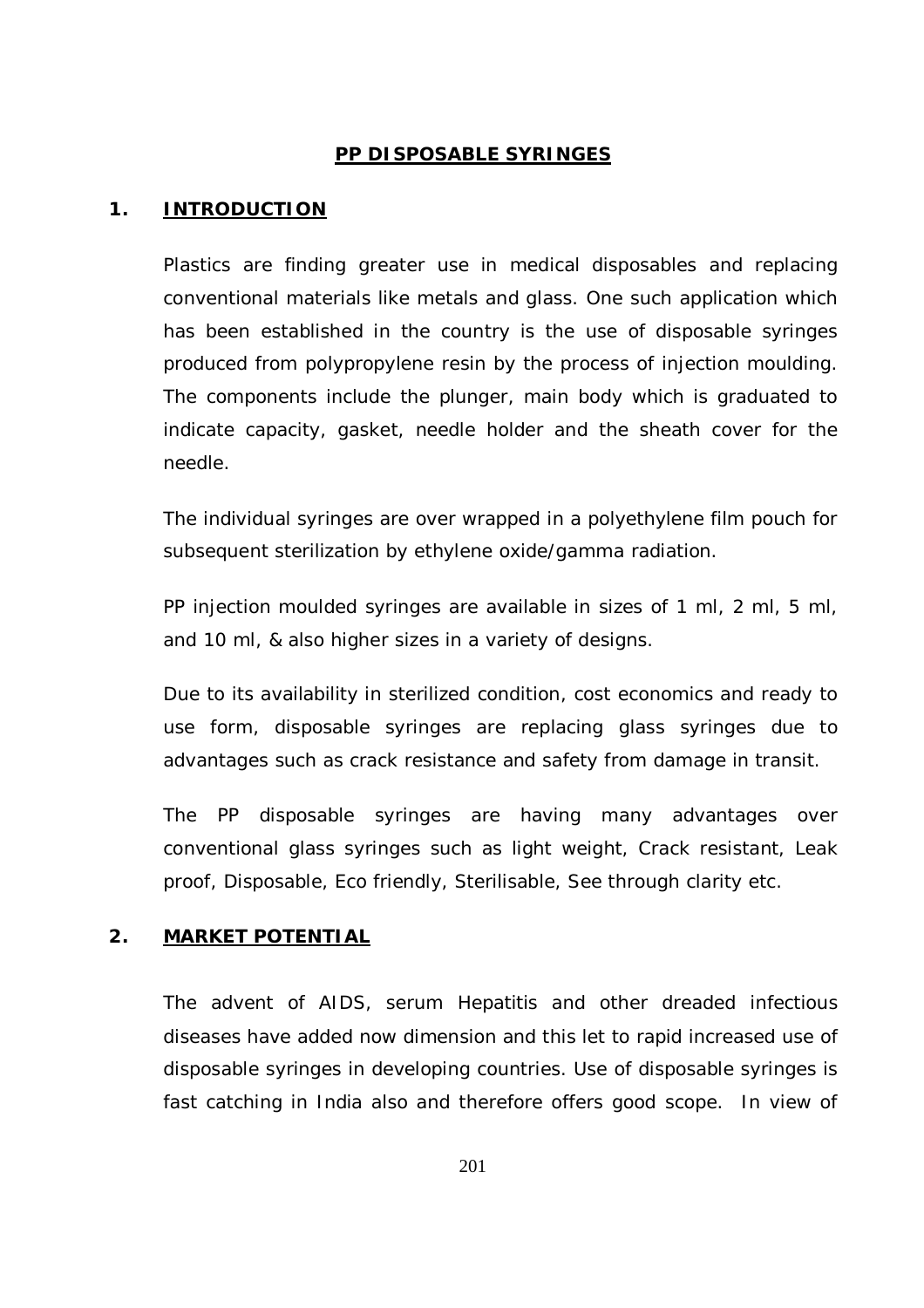this, the new units will not face any problems in marketing their product in future.

# **3. BASIS & PRESUMPTIONS**

- (i) The output capacity is taken as 150 Kgs/hr. The unit will work at 20 hrs. per day for 25 working days in a month and 300 days in a year. The output capacity may vary from machinery to machinery and the cost of machinery may also vary from supplier to supplier.
- (ii) The time period for achieving the full envisaged capacity utilisation is six months
- (iii) The labour wages are as per the prevailing rates in the market
- (iv) The rate of interest for fixed and working capital is taken as 12 per cent
- (v) The margin money requirement for this project is 30 per cent
- (vi) The pay back period of this project is 5 years
- (vii) The rate of land is taken @ Rs. 500/-per sq. mtr. and construction charges are taken @ Rs. 3500 per sq. mtr. This may also vary from place to place.
- (viii) The present profile has to be updated taking into prevailing cost of land, building, machinery etc. at the time of implementation of the project

# **4. IMPLEMENTATION SCHEDULE**

| The Time requirement for preparation of Project report |  | Two       |
|--------------------------------------------------------|--|-----------|
| months                                                 |  |           |
| Time requirement for selection of Site                 |  | One month |
| Time required for registration as Small Scale Unit     |  | One.      |
| Week                                                   |  |           |
| Time required for acquiring the loan                   |  |           |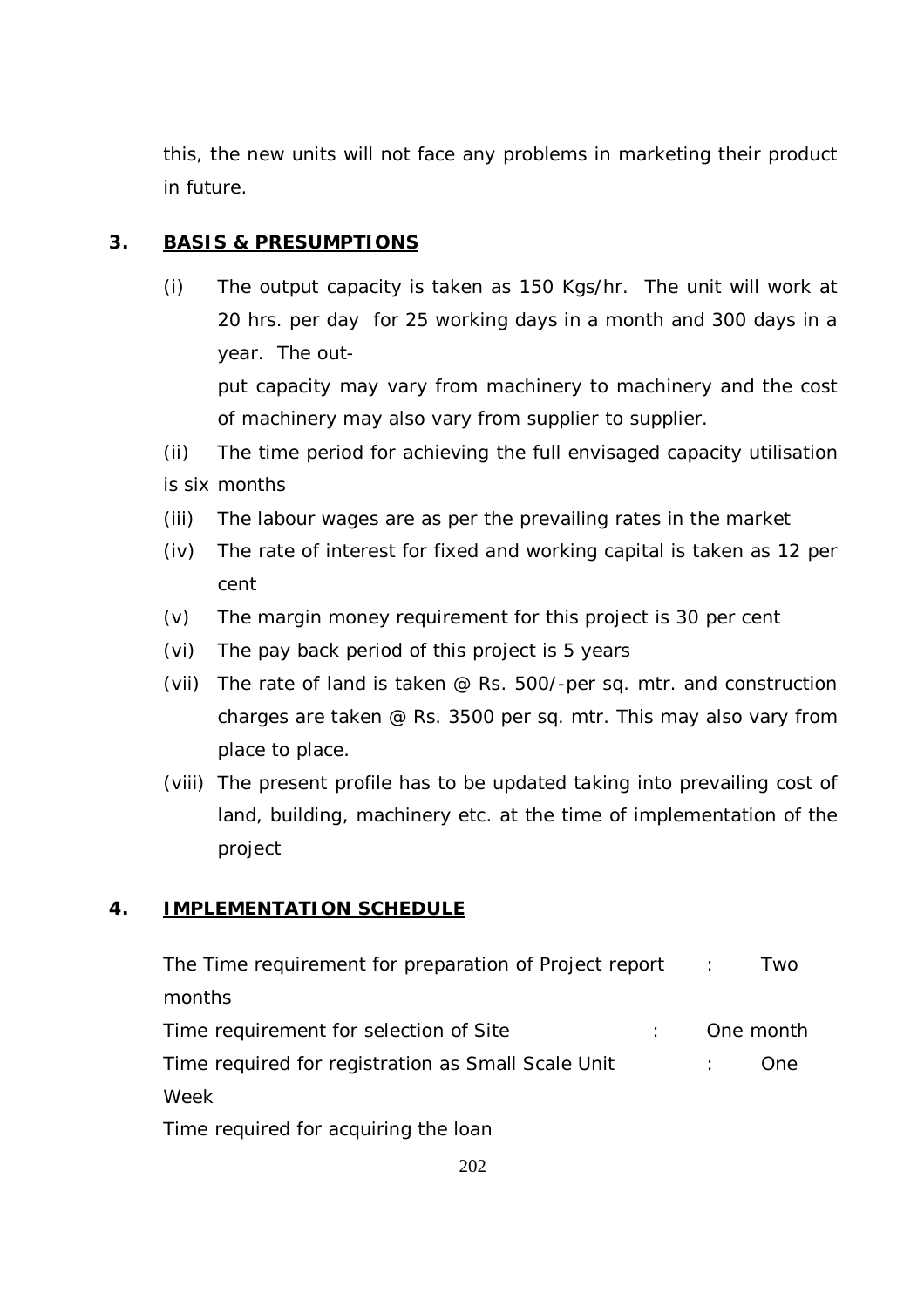Machinery procurement, erection and commissioning : Three months Recruitment of labourer etc. The month of the set of the month Trial runs in the contract of the contract of the contract of the contract of the contract of the contract of the contract of the contract of the contract of the contract of the contract of the contract of the contract of

# **5. TECHNICAL ASPECT**

## MANUFACTURING PROCESS

To manufacture plastic syringes, the machinery required will be injection moulding machines, set of Multicavity moulds and sterilization chamber.

Polypropylene granules are fed into an injection-moulding machine, where they are plasticized and then injected into a Multicavity mould. The mould is held under pressure and material is cooled, the product is then ejected.

PP syringes are made of :

- (a) Barrel
- (b) Plunger
- (c) Gasket
- (d) Protector
- (e) Hub

Barrel and Plunger are made of PP by injection moulding whereas Gasket is made separately.

Syringes produced are packed and then sterilized using Gamma Radiation or Ethylene oxide. This project considers sterilization by Ethylene Oxide.

# **6. QUALITY & STANDARD**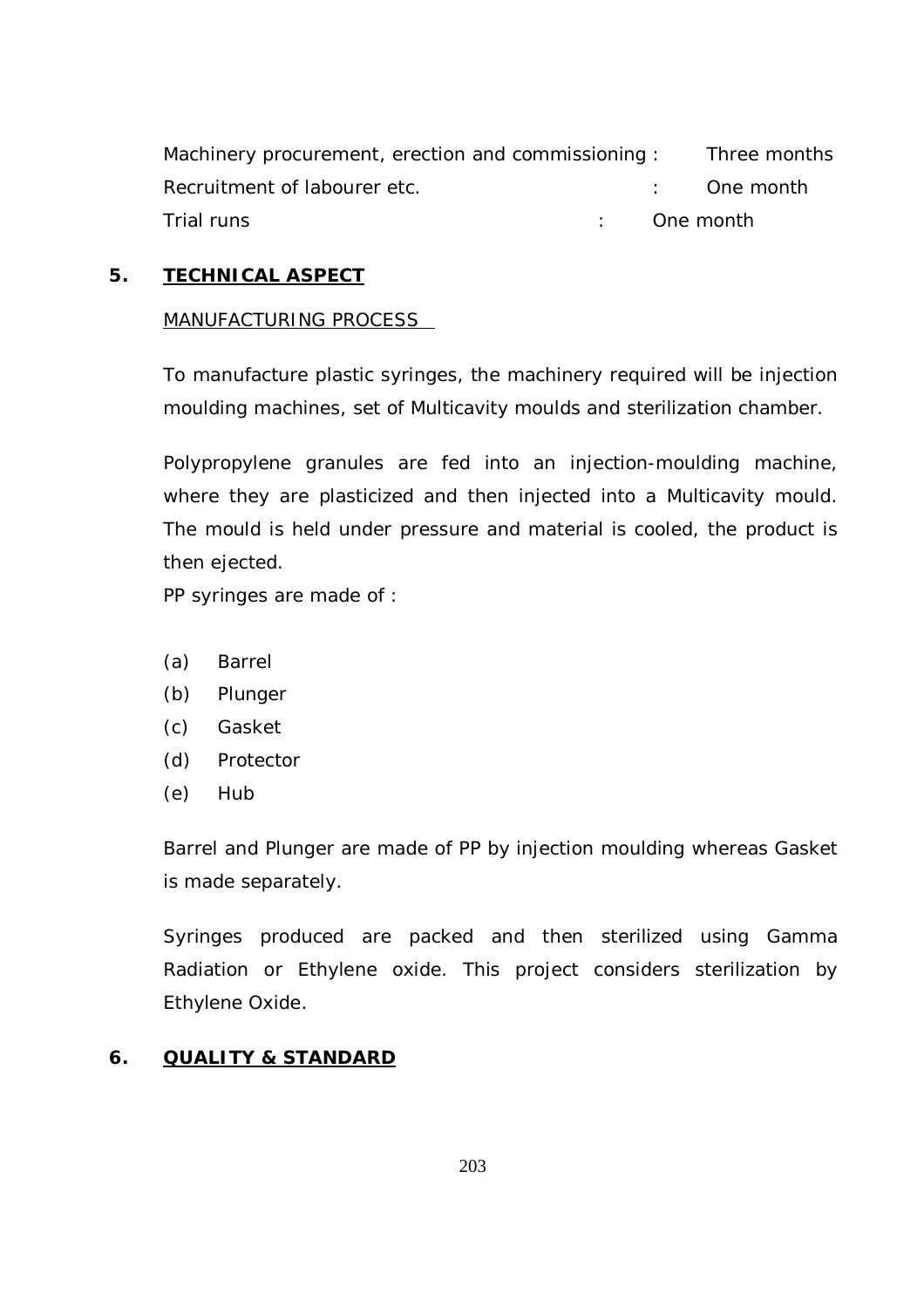For starting unit for the manufacturing disposable syringe, drug licence is essential and are manufactured according to Drug Control Act.

## **7. PRODUCTION CAPACITY** (Per Annum)

| (a) | Quantity (Lakh) : | $5$ ml $-$ 150 lakhs<br>2 ml - 75 lakhs |
|-----|-------------------|-----------------------------------------|
| (b) | Value (Rs.)       | 3,45,00,000.00                          |

## **8. TOTAL POWER REQUIREMENT**

Total connected load (KW) : 215

## **9. POLLUTION CONTROL MEASURES**

The unit does not create any pollution. However, a proper ventilation should be made in the processing area for the better circulation of the fresh air.

### **10. ENERGY CONSERVATION**

Entrepreneurs may select energy efficient machinery and proper planning has also to be made for saving energy in the unit.

### **11. FINANCIAL ASPECT**

### A. FIXED CAPITAL

| LAND & BUILDING:<br>(Rs.) |                        |      |        | Area sq. mtrs. Rate Rs. per Sq. mtr. |  |
|---------------------------|------------------------|------|--------|--------------------------------------|--|
| Land                      | 760                    |      | 300    | 2,28,000.00                          |  |
| <b>Building</b>           | 380                    | 3500 |        | 13,30,000.00                         |  |
| 15,58,000.00              |                        |      | Total: |                                      |  |
| ii)                       | MACHINERY & EQUIPMENT: |      |        |                                      |  |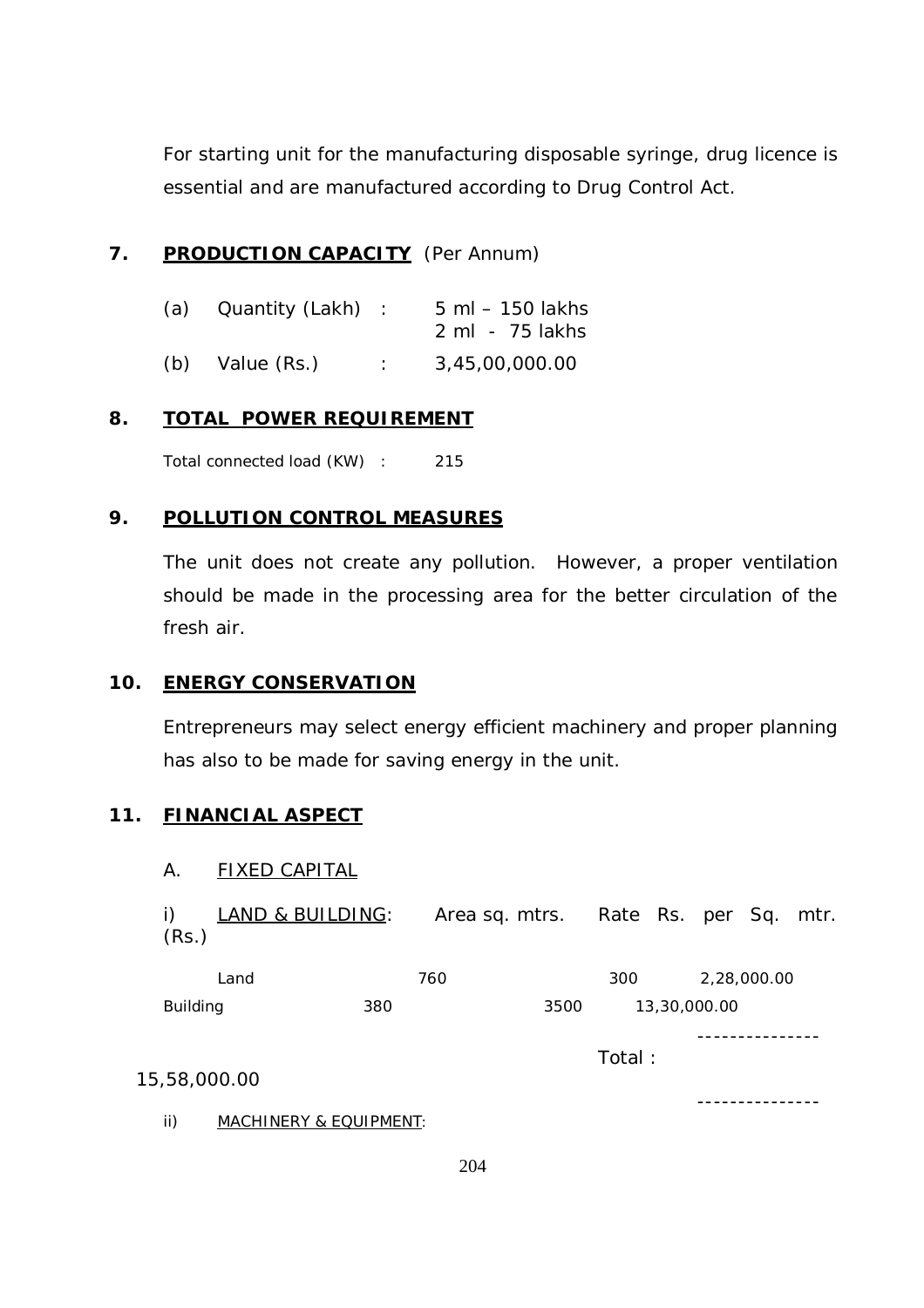|       | <u>Sr. No</u> .<br>(Rs.)                                                                        | Description of machines                      |              | <u> Qty.(Nos.)</u> |
|-------|-------------------------------------------------------------------------------------------------|----------------------------------------------|--------------|--------------------|
|       | <b>Production Unit</b><br>(a)                                                                   |                                              |              |                    |
|       | 1) Injection Moulding M/c. 125 T                                                                |                                              |              | 01                 |
|       | 20,25,000.00                                                                                    |                                              |              |                    |
|       | 2) Sterilisation Plant and Assembling Line                                                      |                                              |              | 01                 |
|       | 1,00,00,000.00                                                                                  |                                              |              |                    |
|       | 3) Clean Room Air System                                                                        |                                              | 01           | 20,00,000.00       |
|       | (b)<br>Testing Equipment & Other Accessories                                                    |                                              |              |                    |
|       | 1,25,000.00                                                                                     |                                              |              |                    |
|       | (c) Electrification & Installation $@$ 10% of cost & machinery<br>14,15,000.00<br>$(a)$ & $(b)$ |                                              |              |                    |
|       | (d) Pre-operative expenses                                                                      |                                              |              |                    |
|       | 1,00,000.00                                                                                     |                                              |              |                    |
|       |                                                                                                 | Total cost of machinery & equipment (a to d) |              |                    |
|       | 1,56,65,000.00                                                                                  |                                              |              |                    |
|       | (e) Cost of Moulds & Dies & Misc. items                                                         |                                              |              |                    |
|       | 2,00,000.00                                                                                     |                                              |              |                    |
|       | (f) Cost of Office Equipment/Furniture/Computers etc.<br>3,00,000.00                            |                                              |              |                    |
|       |                                                                                                 |                                              | Total:       | 1,61,65,000.00     |
|       | Total Fixed Cost = (i) + (ii) = $15,58,000 + 1,61,65,000 =$<br>1,77,23,000.00                   |                                              |              |                    |
| Β.    | <b>WORKING CAPITAL</b>                                                                          |                                              |              |                    |
| i)    | <b>Staff and Labour (Per Month)</b>                                                             |                                              |              |                    |
| (Rs.) | Designation                                                                                     | Nos.                                         | Salary (Rs.) |                    |

\_\_\_\_\_\_\_

\_\_\_\_\_\_\_\_\_\_\_\_\_\_\_\_\_\_\_\_\_\_\_\_\_\_\_\_\_\_\_\_\_\_\_\_\_\_\_\_\_\_\_\_\_\_\_\_\_\_\_\_\_\_\_\_\_\_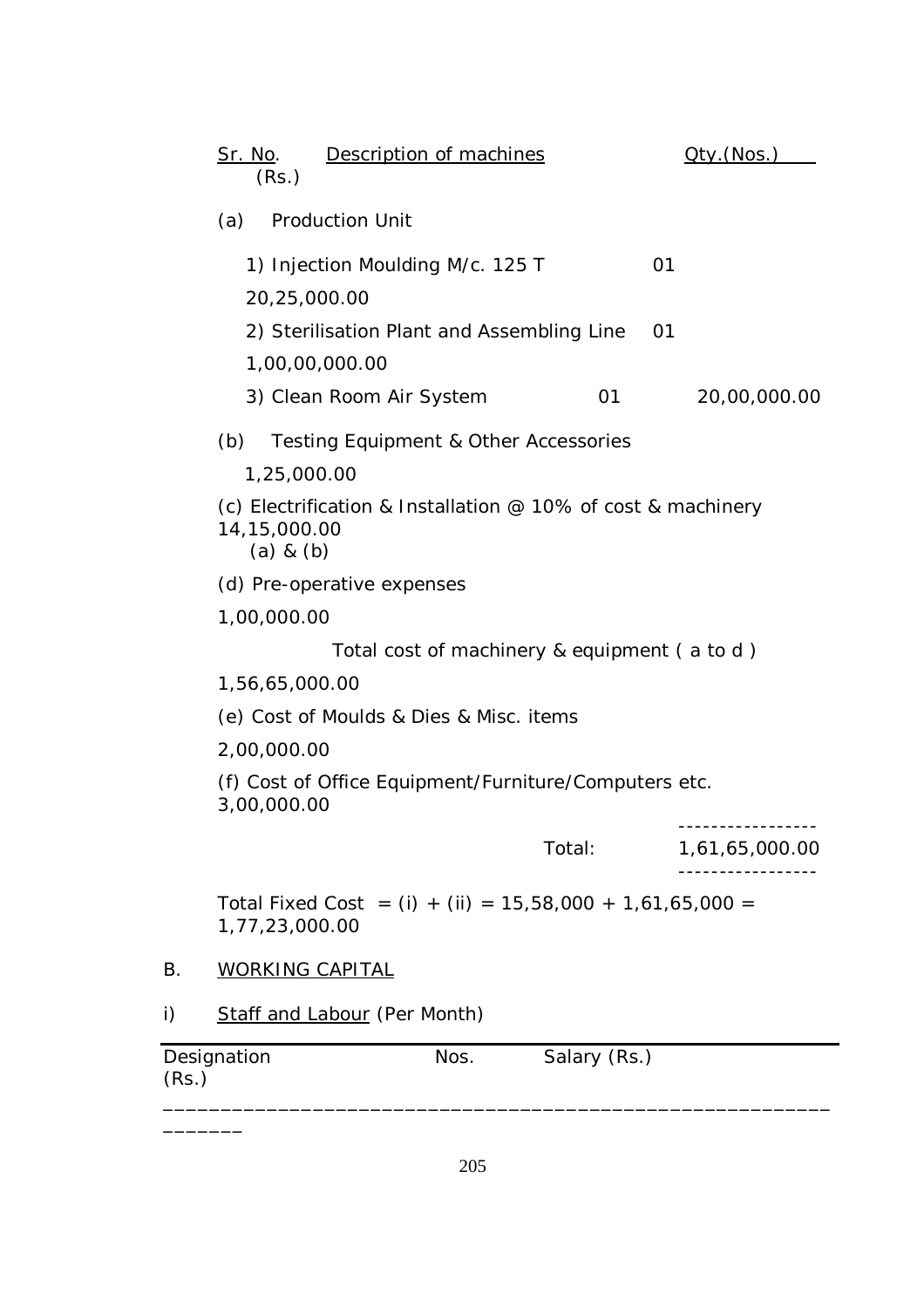|           |             |                        | Production Engineer/Manager01      |    |    | 20,000.00                                             | 20,000.00    |
|-----------|-------------|------------------------|------------------------------------|----|----|-------------------------------------------------------|--------------|
|           |             | <b>Sales Executive</b> |                                    | 02 |    | 10,000,00                                             | 20,000.00    |
|           |             |                        |                                    |    |    |                                                       |              |
|           |             |                        |                                    |    | 99 |                                                       |              |
|           |             | Accountant             |                                    | 01 |    | 10,000,00                                             | 10,000.00    |
|           |             |                        | Store Keeper-cum-Clerk             |    | 01 | 8,000.00                                              |              |
| 8,000.00  |             |                        |                                    |    |    |                                                       |              |
|           | Watchman    |                        |                                    | 03 |    | 4,000.00                                              | 12,000.00    |
|           | Supervisor  |                        |                                    | 03 |    | 6,000.00                                              | 18,000.00    |
|           |             | <b>Skilled Workers</b> |                                    | 18 |    | 5,000.00                                              | 90,000.00    |
|           | 1,00,000.00 |                        | <b>Unskilled Workers</b>           |    | 25 | 4,000.00                                              |              |
|           |             |                        |                                    |    |    |                                                       |              |
|           |             |                        |                                    |    |    |                                                       |              |
|           | 2,78,000.00 |                        |                                    |    |    |                                                       |              |
| 27,800.00 |             |                        | Add perquisite @ 10% of the Salary |    |    |                                                       |              |
|           |             |                        |                                    |    |    | Total:                                                | 3,05,000.00  |
|           |             |                        |                                    |    |    | Or Say Rs.                                            | 3,05,000.00  |
| (Rs.)     | ii)         |                        | Raw Material (Per Month)           |    |    | Qty. (M.T.) Rate Rs./MT                               |              |
|           |             |                        | Polypropylene<br>11,25,000.00      |    | 15 | 75,000.00                                             |              |
|           |             |                        | 2,75,000.00                        |    |    | Ethylene Oxide Gas, Needles & Packaging Material      |              |
|           |             |                        |                                    |    |    | Total:                                                | 14,00,000.00 |
|           | iii)        |                        | Utilities (per month):             |    |    |                                                       | (Rs.)        |
|           |             | a)                     | Power                              |    |    | (60% efficiency x 215 KW x 500 hrs. x Rs. 5 per unit) | 3,22,500.00  |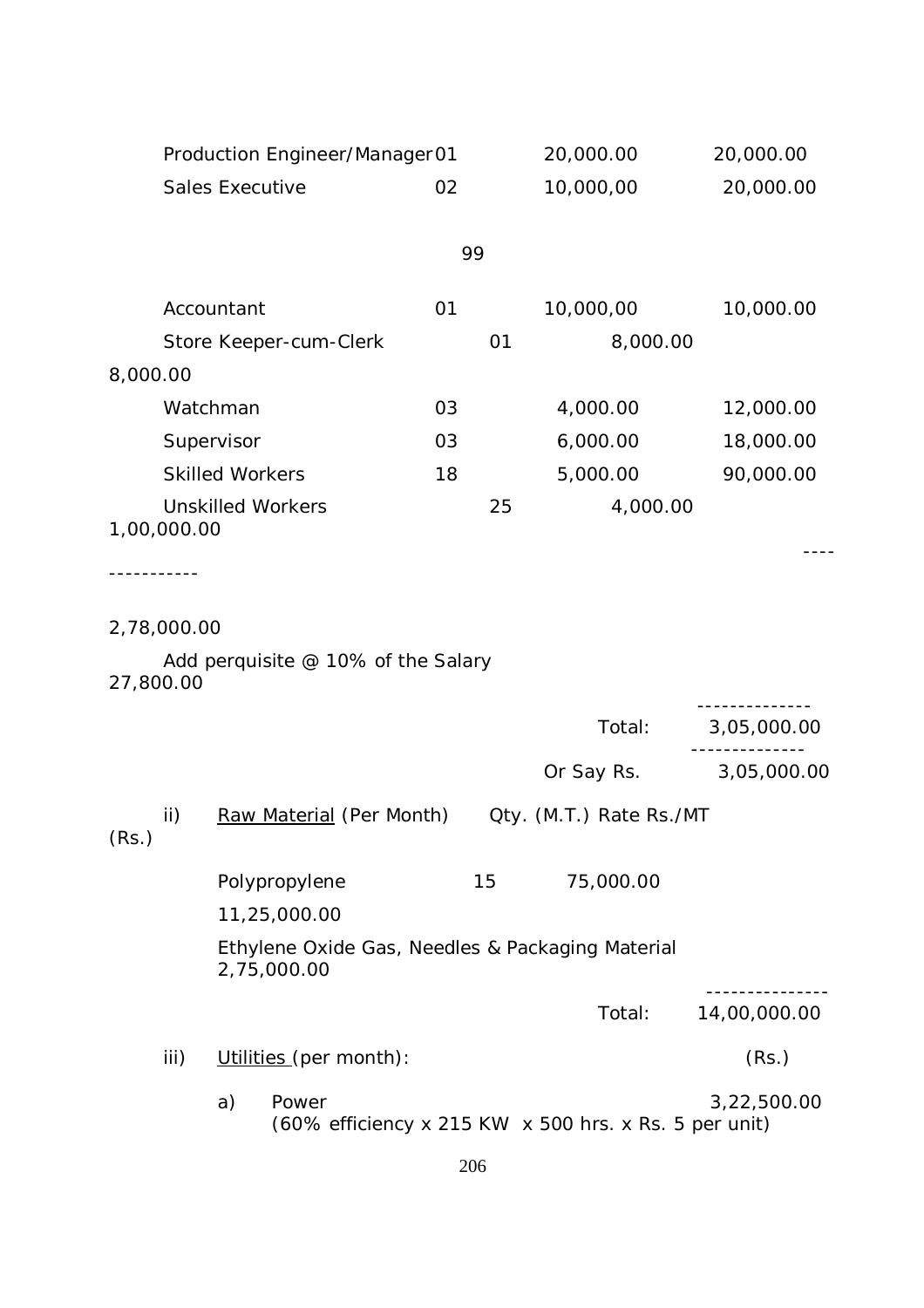| 2,500.00 |      |                  |                                          |        | --------                |
|----------|------|------------------|------------------------------------------|--------|-------------------------|
|          |      |                  |                                          | Total: | 3,25,000.00             |
| (Rs.)    | iv)  |                  | Other Contingent Expenses (Per month)    |        |                         |
|          |      | bbb)             | Repairs and Maintenance                  |        |                         |
|          |      |                  | 10,000.00                                |        |                         |
|          |      | ccc)             | <b>Transportation Charges</b>            |        | 5,000.00                |
|          |      | ddd)             | Postage and stationery                   |        | 2,000.00                |
|          |      |                  | eee) Telephone/Fax/Computer              |        |                         |
|          |      |                  | 3,000.00                                 |        |                         |
|          |      | fff)             | <b>Consumable Stores</b>                 |        |                         |
|          |      |                  | 5,000.00                                 |        |                         |
|          |      | ggg)             | Advertisement & Publicity                |        |                         |
|          |      |                  | 5,000.00                                 |        |                         |
|          |      | hhh)             | Insurance                                |        | 10,000.00               |
|          |      | iii)             | Miscellaneous Expenses<br>3,000.00       |        |                         |
|          |      |                  |                                          | Total: | 43,000.00<br>---------- |
|          |      |                  | 100                                      |        |                         |
| 12.      |      |                  | <b>TOTAL WORKING CAPITAL</b> (Per Month) |        |                         |
|          | i)   |                  | Staff and Labour                         |        | 3,05,000.00             |
|          | ii)  |                  | Raw Material                             |        |                         |
|          |      | 14,00,000.00     |                                          |        |                         |
|          | iii) | <b>Utilities</b> |                                          |        | 3,25,000.00             |
|          | iv)  |                  | Other Contingent Exp.                    |        | 43,000.00               |
|          |      |                  |                                          |        |                         |

b) Water

----------

Total: 20,73,000.00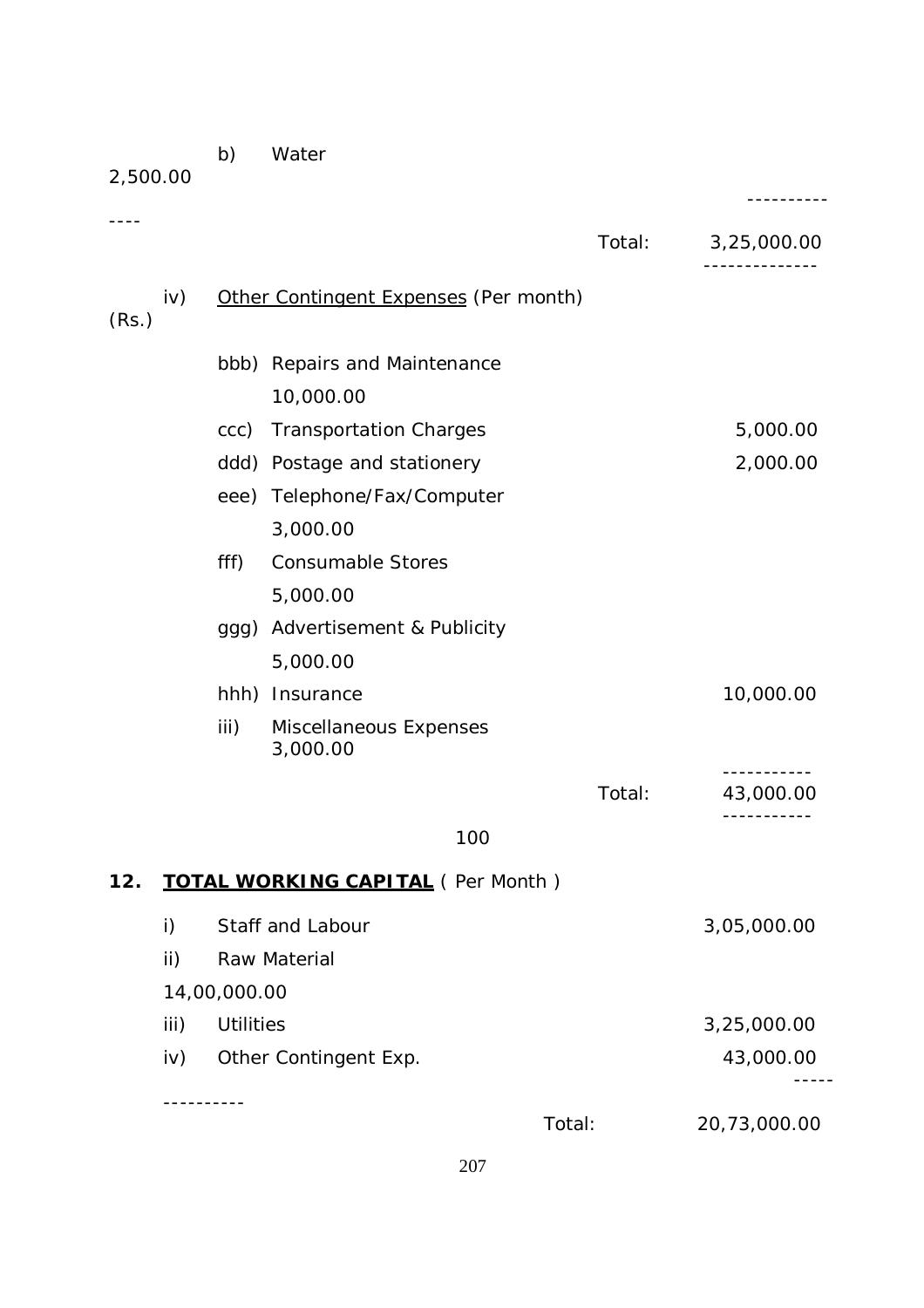Working Capital for 3 months 62,19,000.00

**13. TOTAL CAPITAL INVESTMENT** (Rs.)

- A. Fixed Capital
- 1,77,23,000.00

B. Working Capital for 3 months

62,19,000.00

Total: 2,39,42,000.00

# **14. FIANCIAL ANALYSIS** (Rs.)

A. Cost of Production (per year) (300 days)

- (a) Total Recurring Cost
- 2,48,76,000.00
	- (b) Depreciation on building @ 5%
- 66,500.00
	- (c) Depreciation on machinery& equipment @ 10%
	- 15,66,500.00
	- (d) Depreciation on Dies & Moulds @ 20%
	- 40,000.00
	- (e) Depreciation on office equipment @ 20%
	- 60,000.00

(f) Interest on total Capital Investment @ 12% 28,73,040.00

|    |                            |           | Total:                              | 2,94,82,040.00 |
|----|----------------------------|-----------|-------------------------------------|----------------|
| В. | Sales/Turn over (per year) |           | Or say Rs.                          | 2,94,82,000.00 |
|    | Item                       |           | Oty. (Lakhs) Rate (Rs.) Value (Rs.) |                |
|    | Disposable Syringes        | $5 \,$ ml | 150                                 | 1.80           |
|    | 2,70,00,000.00             |           |                                     |                |

---------------

-----------------

-----------------

-----------------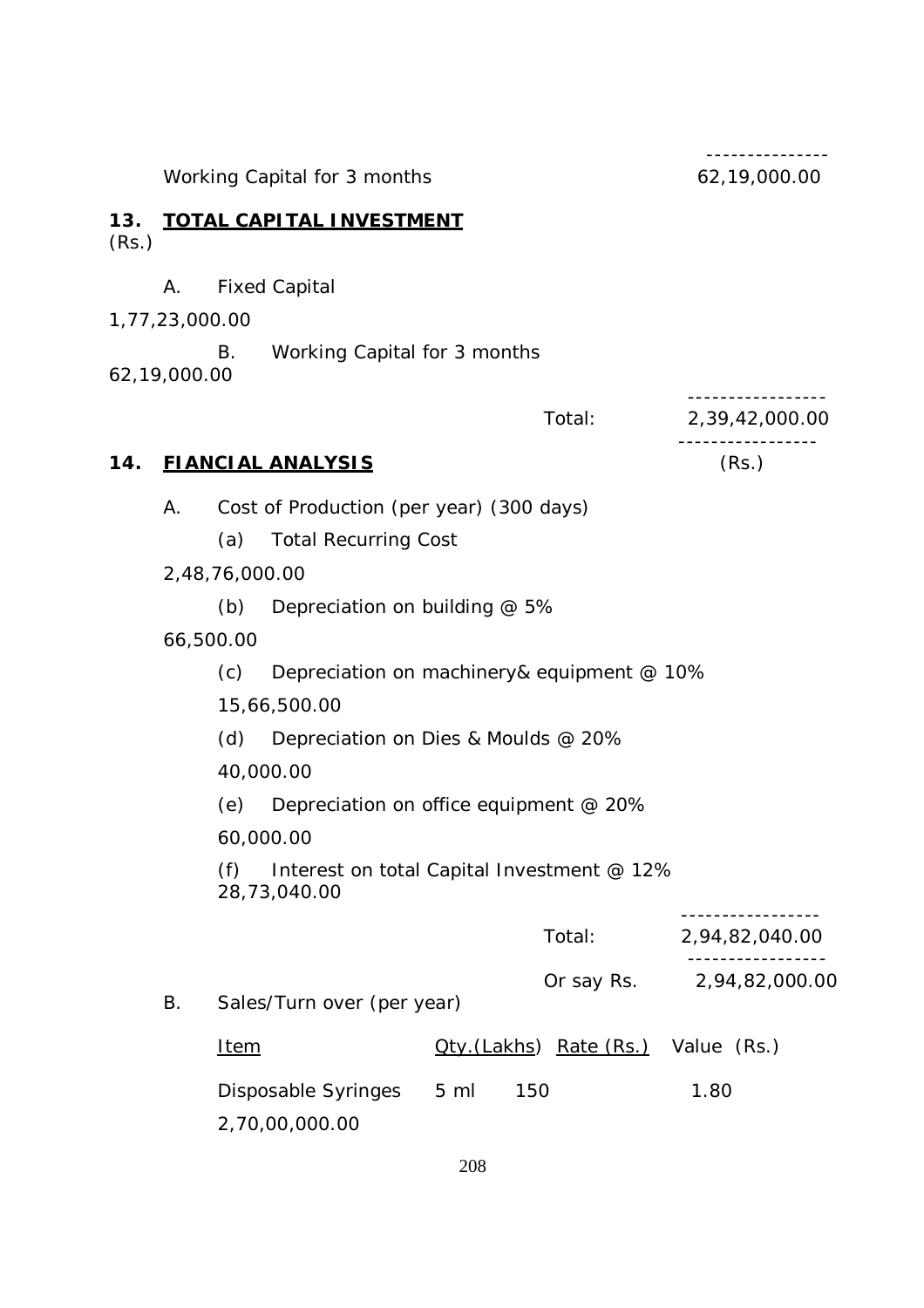|              | Disposable Syringes 2 ml<br>75,00,000.00  |             | 75     | 1.00 |                |
|--------------|-------------------------------------------|-------------|--------|------|----------------|
| $C_{\cdot}$  | Net Profit (Per year)                     |             | Total: |      | 3,45,00,000.00 |
|              | Sales $(Rs)$ – Cost of Production $(Rs.)$ |             |        | $=$  | Profit         |
|              | (Rs.)                                     |             |        |      |                |
| 50,18,000.00 | $345,00,000 -$                            | 2,94,82,000 |        | $=$  |                |

| D. | Net Profit Ratio $=$    |     | Net Profit x 100<br>Sales                                                                                              |       |       |
|----|-------------------------|-----|------------------------------------------------------------------------------------------------------------------------|-------|-------|
|    |                         | $=$ | $50,18,000 \times 100$<br>$\mathcal{L}(\mathcal{L}(\mathcal{L}))=\mathcal{L}(\mathcal{L}(\mathcal{L}))$<br>3,75,00,000 | 13.18 |       |
| Е. | Rate of Return          |     | 50,18,000 x 100<br>$=$<br><b>Total Capital Investment</b>                                                              |       |       |
|    |                         | $=$ | 50,18,000 x 100                                                                                                        | $=$   | 20.95 |
| %  |                         |     | 2,39,42,000                                                                                                            |       |       |
| F. | <b>Break-even Point</b> |     |                                                                                                                        |       |       |
|    | Fixed Cost (Per Year)   |     |                                                                                                                        |       | Rs.   |
|    | a)                      |     | Depreciation on Building @ 5%                                                                                          |       |       |
|    | 66,500.00               |     |                                                                                                                        |       |       |

b) Depreciation on Machinery & Equipment @ 10%

## 15,66,500.00

c) Depreciation on Moulds/Dies & Office Equipment 1,00,000.00 @ 20%

- d) Insurance 1,20,000.00
- e) Interest on total capital investment
- 28,73,040.00
- f) 40% of salary and wages
- 14,64,000.00